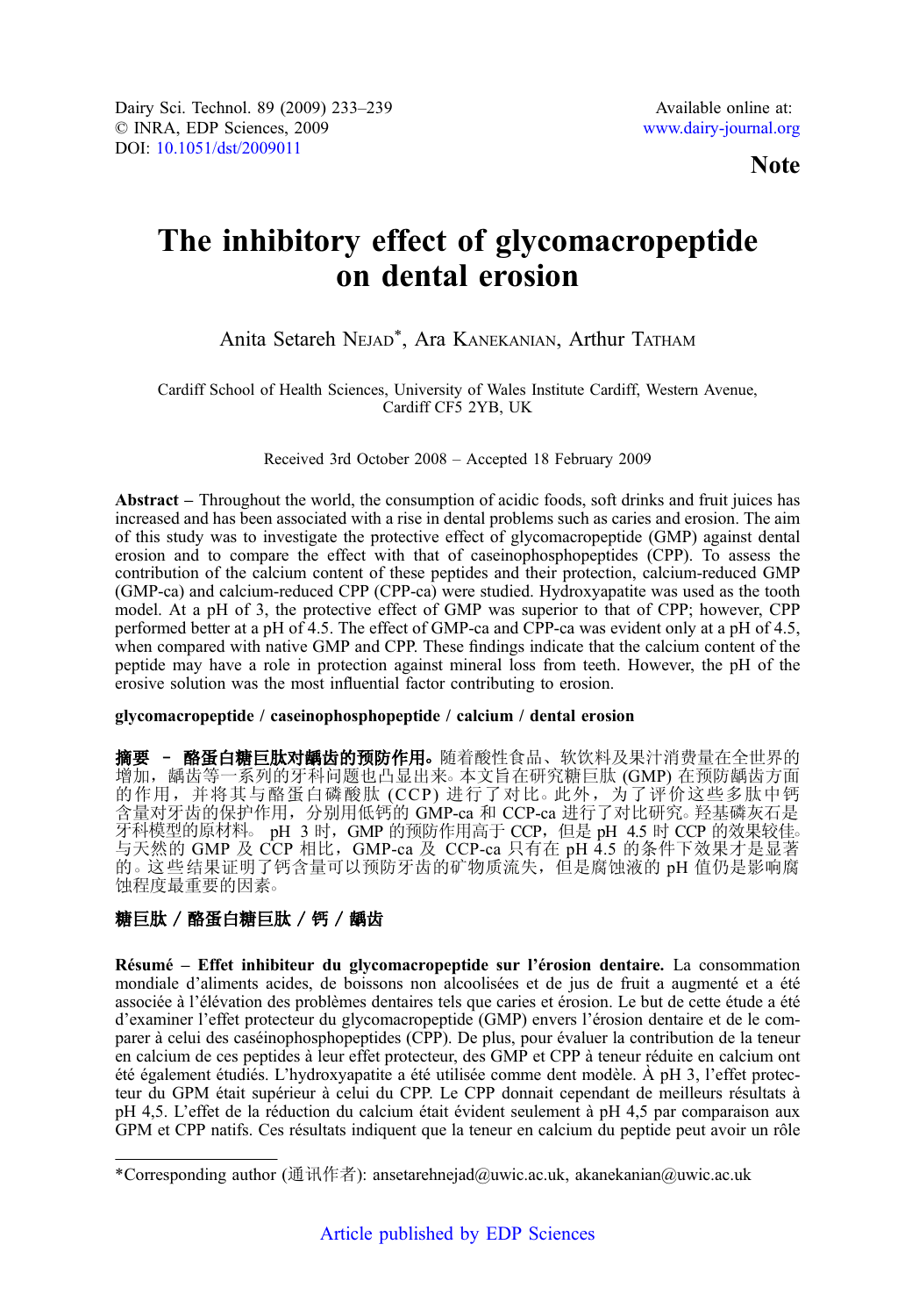dans la protection contre la perte minérale des dents. Cependant, le pH de la solution érosive est le facteur d'influence majeur contribuant à l'érosion.

glycomacropeptide / caséinophosphopeptide / calcium / érosion dentaire

#### 1. INTRODUCTION

In the recent decades, the consumption of acidic beverages has increased in many countries, which is thought to be responsible for the demineralisation of the hard tissue of enamel and dentin [\[8](#page-5-0)]. According to one study, 20–60% of children and adolescents have dental erosion and this has been attributed to the increasing consumption of acidic drinks [\[3](#page-5-0)]. Many attempts have been made to modify drinks to reduce the erosive potential, though some of these modifications may change the flavour, tex-ture and pH [\[5\]](#page-5-0). For example, fluoride might even cause adverse effects if added to different drinks, leading the total uptake to reach high or overdose levels [\[3\]](#page-5-0).

In this respect, milk peptides have also been investigated for their protective potential against dental erosion. Caseinophosphopeptide (CPP) is a peptide derived from casein by the action of trypsin. Results indicate that it is able to suppress demineralisation and/or improve remineralisation, and therefore, it would be useful if added to acidic drinks [\[9,](#page-5-0) [14\]](#page-6-0). Glycomacropeptide (GMP), a casein-derived peptide, has also received much attention because of its biological activities, including the reduction of dental caries. During cheese making, rennet (chymosin) cleaves κ-casein in bovine milk at Phe105-Met106 amino acids, producing two separate parts, para κ-casein and GMP. Para κ-casein is the N-terminal and consists of amino acids 1–105. The GMP, also called caseinomacropeptide, is the C-terminal and includes the rest of the amino acids (105–169). Para κ-casein remains with the curd and GMP is released into the whey [[4\]](#page-5-0).

One study concluded that GMP prevents adherence of bacteria to tooth surfaces [\[17](#page-6-0)]. Furthermore, GMP can be used to produce "high protein-reduced sugar" drinks, which are beneficial to general health in terms of providing the body with nutrients and helping it fight viral and bacterial infections  $\overline{6}$ .

The aim of this study was to investigate the protective effect of GMP with or without chemical modification, against dental erosion in comparison with CPP.

#### 2. MATERIALS AND METHODS

#### 2.1. Materials

Sodium caseinate (Product No. C8654), bovine trypsin (E.C.3.4.21.4; Product No. T8642), crystalline hydroxyapatite (HA) suspension (Type 1; 25% solids, Product No. H0252), the BCA (Bicinchoninic Acid kit) for protein determination and Dowex  $50 \text{ (H)}$  ion exchanger resin (Product No. 422096) were obtained from Sigma Chemical Co. (Poole, Dorset, UK). Commercial CPP (CPPc) and commercial GMP (CGMP-10) were provided by Arla Foods Ingredients amba (Surry, UK). All the chemicals used were of analytical grade.

#### 2.2. Methods

# 2.2.1. Preparation of HA

Six grams of original HA suspension was mixed with 240 mL of water and centrifuged for 10 min at  $3000 \times g$ . The supernatant was discarded and washed again to remove soluble phosphate. Washed HA was resuspended in 108 mL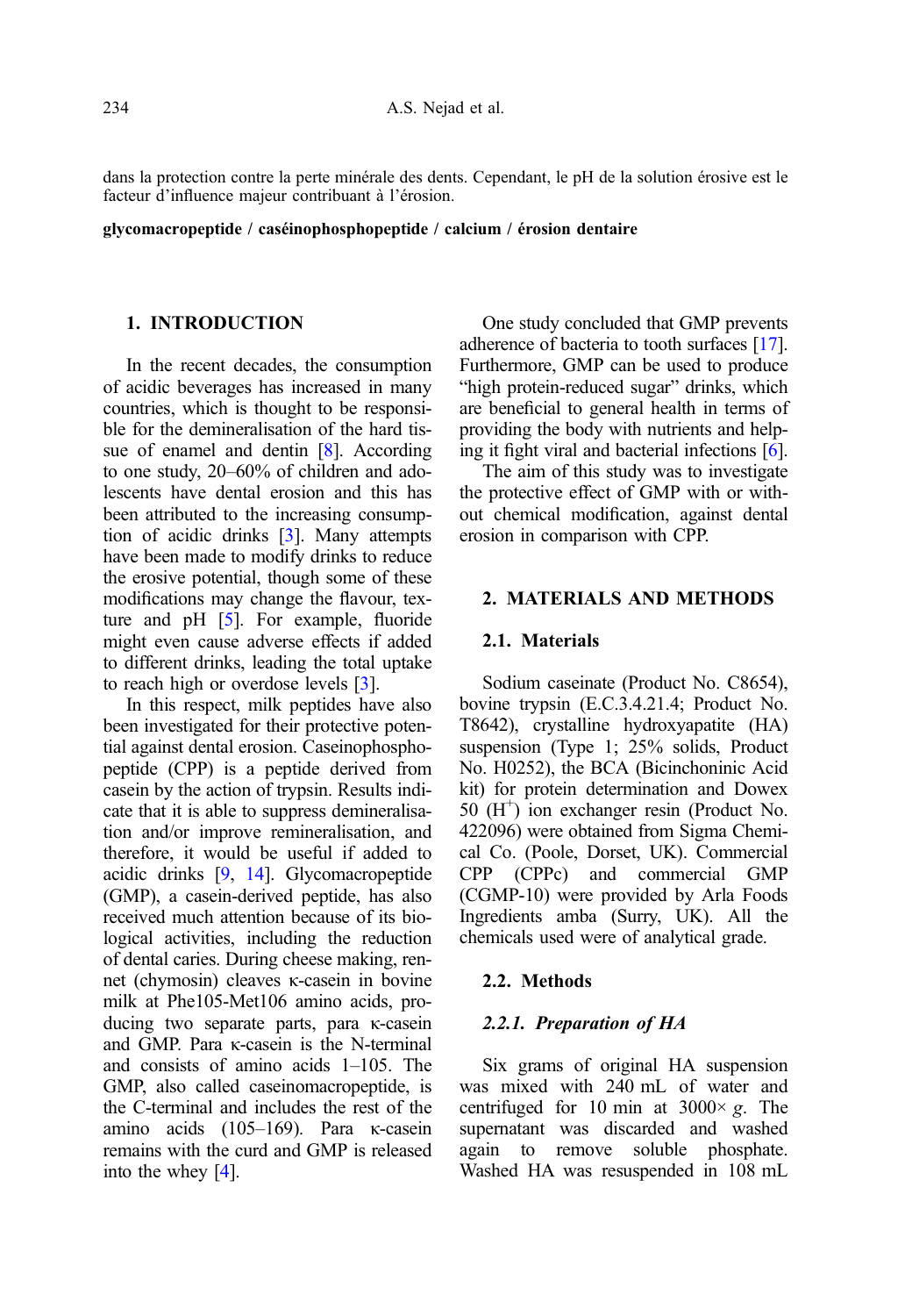of distilled water. This suspension was placed on the magnetic stirrer and while it was being stirred continuously, 1100 μL of suspension (20 mg dry weight) was withdrawn and added to a series of 1.5 mL eppendorfs, arranged in four groups of 15 and four groups of 9. After pipetting  $(n = 96)$ , HA samples were centrifuged at  $3000 \times g$ for 10 min and then the supernatant was discarded and HA was ready to use [\[9\]](#page-5-0).

#### 2.2.2. Preparation of CPP

Sodium caseinate (10 g) was dissolved in 100 mL of 0.05 mol⋅L<sup>-1</sup> Tris-HCl buffer, pH of 7.5 and 50 °C. This was followed by the addition of 12.5 mg of trypsin and incubated at 37 °C for 2 h. The reaction was terminated by heating to 90 °C for 5 min. The solution was cooled and pH was adjusted to 4.5 using 1 mol⋅L<sup>-1</sup> HCl, after stirring for 10 min it was centrifuged for 30 min at  $3000 \times g$ . The pH of the supernatant was adjusted to 7.0 by adding 2 mol⋅L<sup>-1</sup> NaOH. To the final solution, calcium chloride (0.8 g) was added followed by an equivalent volume of 95% aq. ethanol to precipitate the CPP fractions. After 1 h, the solution was centrifuged for 30 min at  $3000 \times g$ . The supernatant was removed and the pellet was washed and resuspended in 30 mL of 50% (v/v) aq. ethanol. The washed solution was removed by centrifugation (10 min,  $3000 \times g$ ). The pellet was spread on a plastic dish and allowed to dry at room temperature and designated laboratory prepared CPP (CPPlp) [[9,](#page-5-0) [10](#page-5-0)].

#### 2.2.3. Calcium reduction of peptides

One gram of each peptide (GMP, CPPc and CPPlp) was dissolved in 10 mL of distilled water and added to 24 g of washed Dowex 50 ion-exchange resin. The suspension was stirred for 40 min and left for 10 min to precipitate the resin. The supernatant was removed and centrifuged for clarification, for 5 min at  $3000 \times g$ . Then, 20 mL of water was added to the resin and stirred for 2 min and the supernatant was removed as above. The pH of the supernatant was adjusted to 7.0 with  $1$  mol·L<sup>-1</sup> NH<sub>4</sub>OH.

# 2.2.4. Assessment of protective effect of the peptides at different pH

The HA samples were prepared as described in two series of four groups. The first group was used for GMP, GMP-ca, CPPc and CPPc-ca with control and the second group for CPPlp and CPPlp-ca (-ca: calcium-reduced peptide) with control to investigate the protective effect of the peptides at different pH levels 3, 3.5, 4 and 4.5. The concentration of all peptides was adjusted to 5 mg·m $L^{-1}$  using the BCA method. From the first group, the four subgroups were treated with GMP and GMP-ca, CPPc and CPPc-ca, respectively. The final subgroup was kept as control. All the samples were resuspended and mixed thoroughly with the peptide solutions for 20 min with intermittent stirring to permit maximum binding to the HA, then centrifuged at  $3000 \times g$ , for 10 min. The supernatant was discarded and HA pellet was rinsed with 1 mL of distilled water to remove excess unbound peptide to HA particles and it was removed by centrifuging at  $3000 \times g$ , for 10 min. To the treated HA and control, 1 mL of  $0.1 \text{ mol} \cdot L^{-1}$ citric buffer at a pH of 3, was added. The mixture was resuspended and allowed to stand for 10 min, stirred once during the standing time and centrifuged  $(3000 \times g,$ 10 min). The supernatants were rapidly decanted off into clean tubes for calcium and phosphate analysis. All the remaining groups were treated similarly but at different pH levels.

# 2.2.5. Assessment of calcium and phosphate in erosive solution

Calcium was measured by atomic absorption spectroscopy to measure the calcium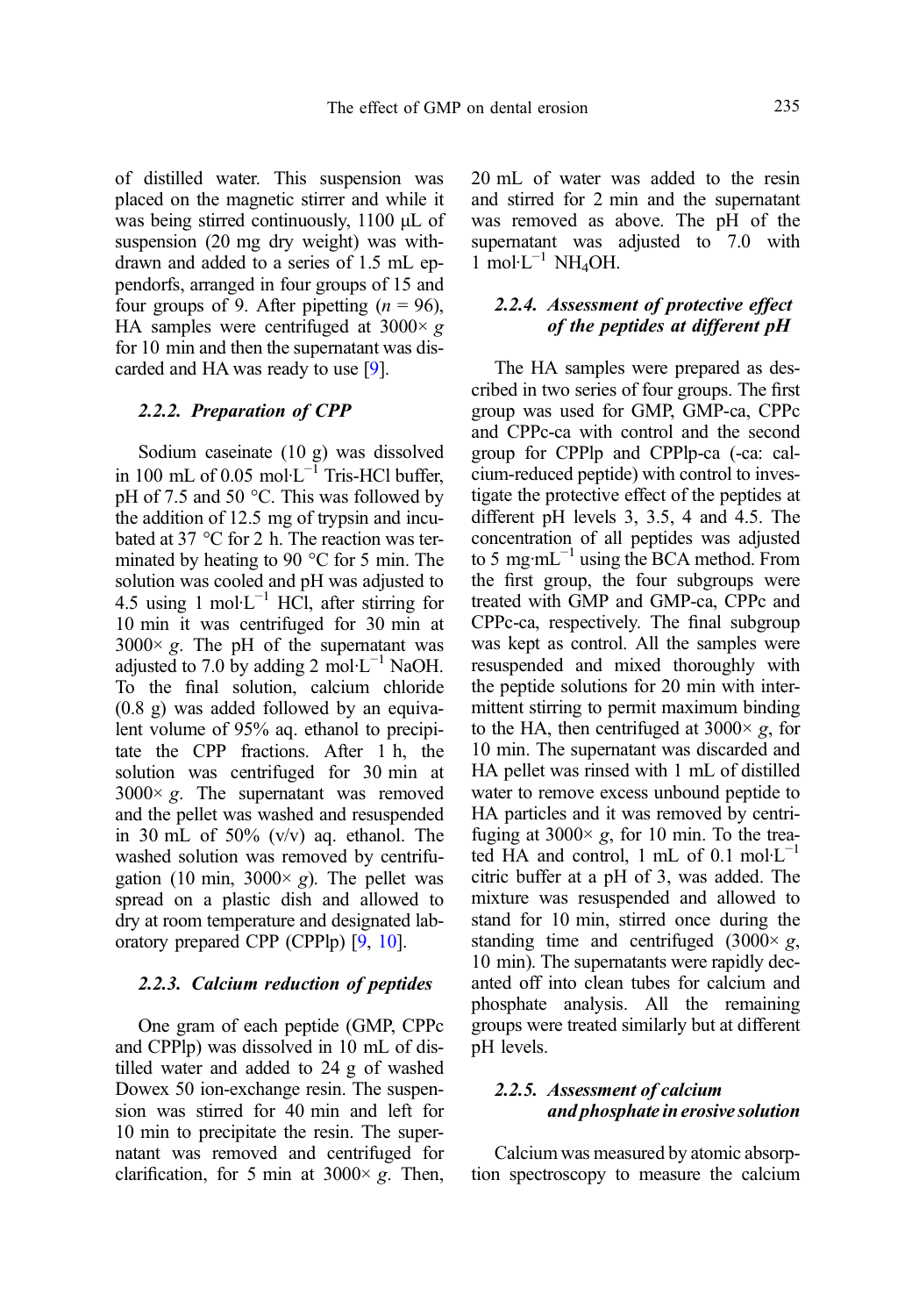

Figure 1. Protective effect of the peptides against calcium and phosphate dissolution from HA. GMP, glycomacropeptide; CPPc, commercial caseinophosphopeptide and CPPlp, laboratory prepared caseinophosphopeptide.

content of the erosive sample. Different concentrations of standard calcium were prepared from calcium ion solution of  $1000 \text{ mg} \cdot \text{mL}^{-1}$  (2.5, 5, 7.5, 10, 15, 20) and absorbance was measured at 422.7 nm. Samples were diluted with distilled deionised water into appropriate concentration [[8\]](#page-5-0).

The level of phosphate in the erosive solution was measured with colorimetric determination using the method described by Allen [\[2\]](#page-5-0).

## 3. RESULTS

Hydroxyapatite suspension was used as a substitute for teeth mineral. The amount of calcium and phosphate loss from HA was used to evaluate the protective effect of the peptides against acid dissolutionerosion in comparison with the control.

# 3.1. Protective effect of intact peptides at different pH values

After each experiment, the calcium and the phosphate content of the citric buffer was measured and compared with the control. At a pH of 3, the HA treated with GMP showed a protective effect of 38.5% and its effect increased to 47.5% with increasing pH. The CPPc showed around 14% less protection than GMP at different pH values, and CPPlp showed less protection than GMP at pH 3 but its effect increased with increasing pH. The protection of CPPlp was the highest at a pH of 4.5 (Fig. 1).

# 3.2. Protective effect of calciumreduced peptides at different pH levels

The calcium content of each peptide sample at the same protein concentration (5 mg·mL−<sup>1</sup> ) was measured, which was 78 mg·L<sup>-1</sup> in GMP, 19 mg·L<sup>-1</sup> in CPPc and  $1157 \text{ mg} \cdot L^{-1}$  in CPPlp. The calcium content of each peptide was measured after calcium reduction, and the calcium content of both GMP and CPPlp was reduced by 80%, and that of CPPc was reduced by 13%.

The protective effect of GMP-ca and CPPc-ca after reduction of the calcium contents was similar, apart from that at a pH of 4.5, where the protective effects were reduced by 31% and 26%, respectively. On the other hand, CPPlp-ca showed minimal reduction in protection at all pH levels. The data in [Figure 2](#page-4-0) compare the protection effect of reduced peptides with the original samples at different pH levels.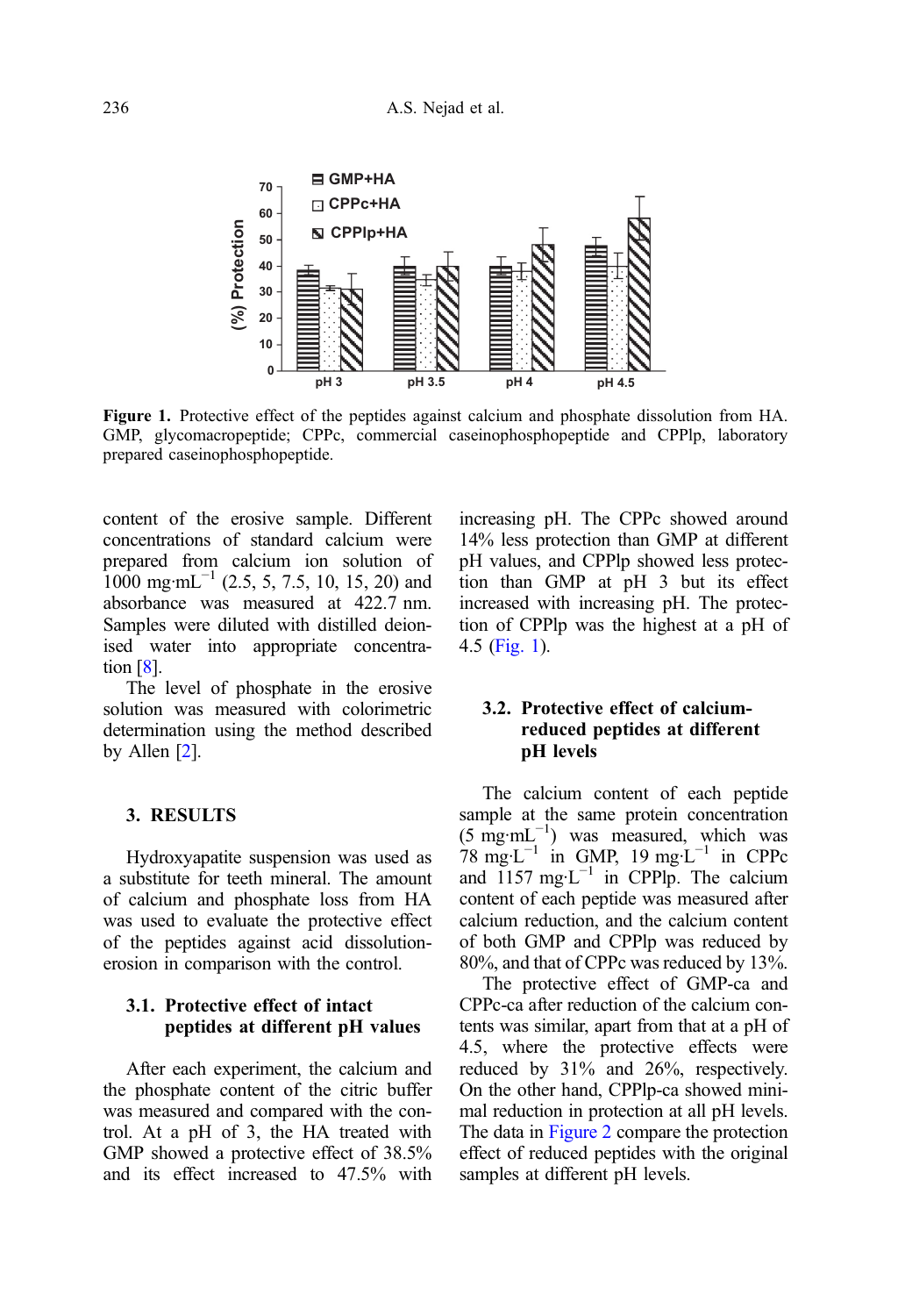<span id="page-4-0"></span>

Figure 2. Protective effect of calcium-reduced peptides against calcium and phosphate dissolution from HA. GMP, glycomacropeptide; CPPc, commercial caseinophosphopeptide; CPPlp, laboratory prepared caseinophosphopeptide and -ca, calcium-reduced peptide.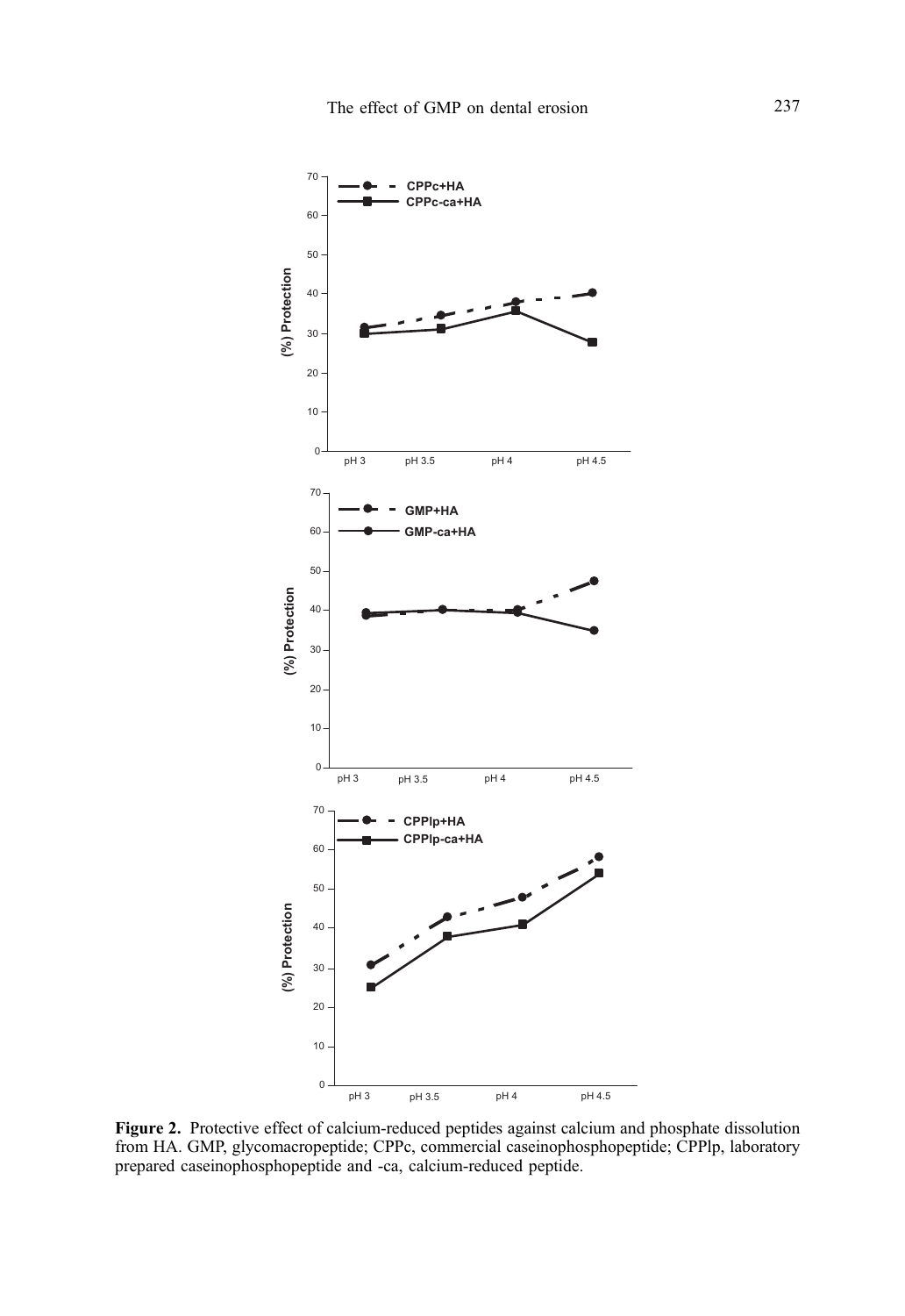## <span id="page-5-0"></span>4. DISCUSSION

The extent of tooth erosion is determined by the number, duration of acid attacks and the pH of acidic solution  $[14, 19]$  $[14, 19]$  $[14, 19]$ . The role of GMP/CPP is to coat the HA particles to suppress demineralisation and to enhance remineralisation during an acid attack. It has been suggested that CPP might replace the calcium lost from the enamel by providing fast remineralisation and also provide a "supersaturated" calcium-rich environment [\[14](#page-6-0), [15](#page-6-0)]. It has been reported that CPP could localisethe amorphous calcium phosphate on tooth surfaces.

The GMP inhibits the adhesion of cariogenic bacteria such as Streptococcus spp. mutans, sanguis and sobrinus to oral surfaces  $[4, 7, 12-14, 18]$  $[4, 7, 12-14, 18]$  $[4, 7, 12-14, 18]$  $[4, 7, 12-14, 18]$  $[4, 7, 12-14, 18]$ , and it can modify the composition of plaque bacteria to control its acid production and in turn reduce the demineralisation of enamel and promote remineralisation  $[1, 11, 16]$  $[1, 11, 16]$  $[1, 11, 16]$ . The GMP is a source of N-acetyl-necromantic acid [\[17](#page-6-0)] and one study showed that dietary intake of GMP can increase the sialic acid content of saliva, with effects on its viscosity and protective function [[20\]](#page-6-0).

According to the results of this study, GMP demonstrated a higher mineral protective effect than CPP at lower pH levels. However, the mineral protective effect of all three peptides increased with the increasing pH of the erosive solution. Finally, since the reduction in the calcium content of the peptides can reduce their protective effect, a state of calcium saturation may be responsible for a least part of the protection effect of the peptides. Therefore, we concluded that GMP and CPP can have the ability to reduce the dental erosion.

Acknowledgements: The authors thank Amir. H Abedi for his dentistry view and Arla Food Ingredient is greatly appreciated for supplying the GMP and CPP for this study.

#### **REFERENCES**

- [1] Aimutis W.R., Bioactive properties of milk proteins with particular focus on anticariogenesis, J. Nutr. 134 (2004) 989–995.
- [2] Allen R.J., The estimation of phosphorous, Biochem. 34 (1940) 858–864.
- [3] Attin T., Meyer K., Hellwig E., Buchalla W., Lennon A.M., Effect of mineral supplements to citric acid on enamel erosion, Arch. Oral Biol. 48 (2003) 753–759.
- [4] Brody E.P., Biological activities of bovine glycomacropeptides, Brit. J. Nutr. 84 (2000) S39–S46.
- [5] Chunmuang S., Jitpukdeebodintra S., Chuenarrom C., Benjakul P., Effect of xylitol and fluoride on enamel erosion in vitro, J. Oral Sci. 49 (2007) 293–297.
- [6] Etzel M.R., Manufacture and use of dairy protein fractions, J. Nutr. 134 (2004) 996–1002.
- [7] Guggenheim B., Schmid R., Aeschlimann J.M., Berrocal R., Neeser J.R., Powdered milk micellar casein prevents oral coloniza-<br>tion by Streptococcus sobrinus and dental tion by Streptococcus sobrinus and dental caries in rat: a basis for the caries-protective effect of dairy products, Caries Res. 33 (1999) 446–454.
- [8] Hara A.T., Zero D.T., Analysis of the erosive potential of calcium- containing acidic beverages, Eur. J. Oral Sci. 116 (2008) 60–65.
- [9] Kanekanian A.D, Williams R.J.H., Brownsell V.L., Andrews A.T., Caseinophosphopeptides and dental protection: concentration and pH studies, Food Chem. 107 (2008) 1015–1021.
- [10] McDonagh D., FitzGerald R.J., Production of caseinophosphopeptides (CPPs) from sodium caseinate using a range of commercial protease preparations, Int. Dairy J. 8 (1998) 39–45.
- [11] Mikkelsen T.L., Rasmussen E., Olsen A., Barkholt V., Frøkiær H., Immunogenicity of κ-casein and glycomacropeptide, J. Dairy Sci. 89 (2006) 824–830.
- [12] Neeser J.R., Chambaz A., Del Vedovo S., Prigent M.J., Guggenheim B., Specific and nonspecific inhibition of adhesion of oral actinomyces and Streptococci to erythrocytes and polystyrene by caseinoglycomacropeptide derivatives, Inf. Immun. 56 (1988) 3201–3208.